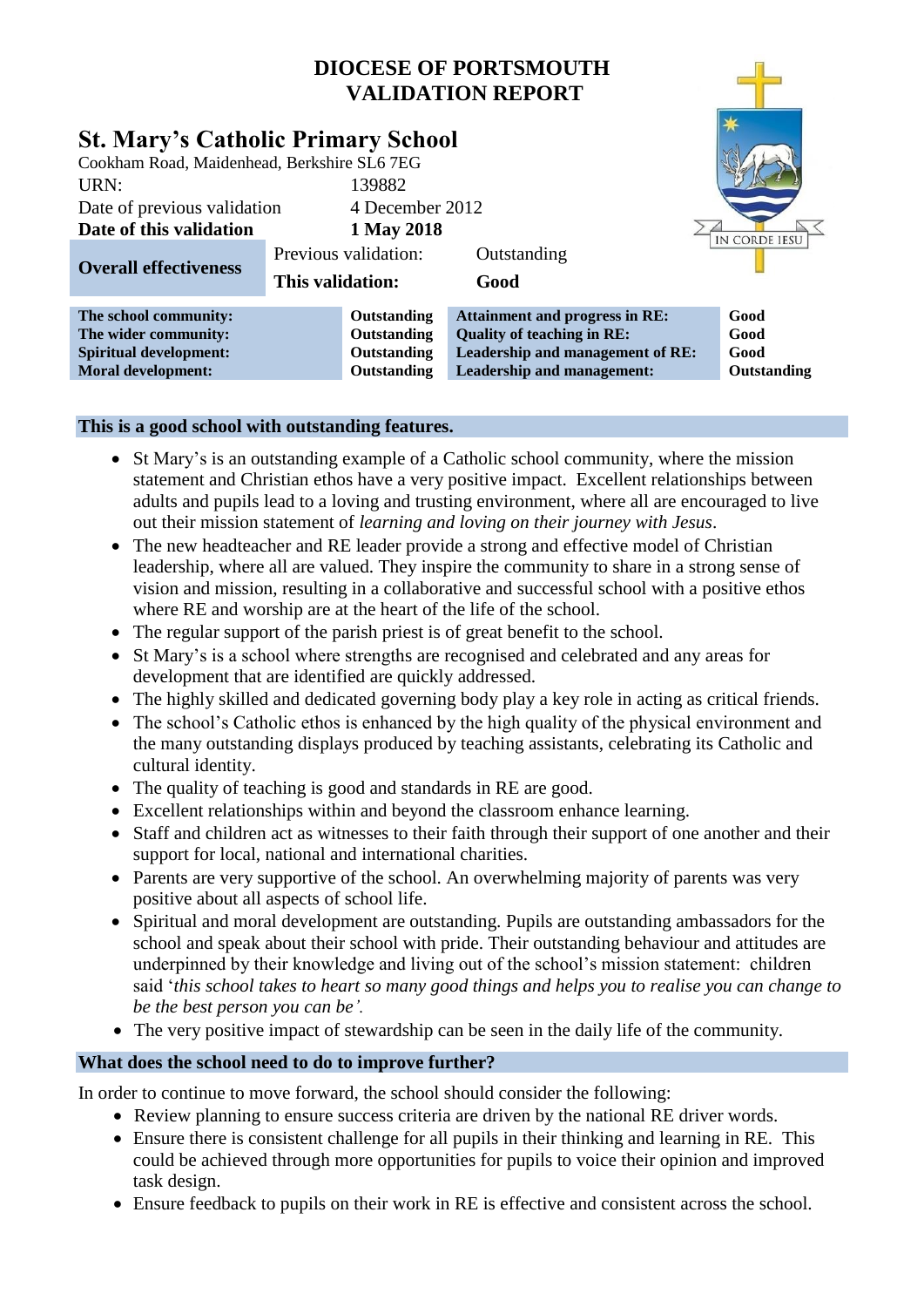# **Full Report**

#### **The school as a Catholic community**

| The school community: | Outstanding |
|-----------------------|-------------|
| The wider community:  | Outstanding |

- St Mary's is an outstanding example of a Catholic school community, where the mission statement and Christian ethos have a very positive impact. Excellent relationships between adults and pupils lead to a loving and trusting environment, where all are encouraged to live out their mission statement of learning and loving on their journey with Jesus.
- The mission statement is firmly embedded into all aspects of school life, enabling children and staff to *'learn and love on their journey with Jesus'*. Pupils spoken to talked confidently and gave examples of how they do their best to put the words into action.
- Children throughout the school were passionate in their discussions regarding what stewardship means to them and the decisions that they make in their lives, particularly through the Eco Council.
- The school has a calm and welcoming atmosphere. Relationships within the school community are very strong and children respond openly and with confidence.
- The induction of new members of staff to the school reflects the community's commitment to be inclusive, caring and supportive.
- The Catholic ethos is strongly evident within the school environment. High quality displays, produced by the teaching assistants contribute to an attractive and purposeful community of learning.
- Parents hold the school in high regard. They recognise it as a caring Catholic community, where they are made to feel welcome and their children are happy.
- The School Council and the Eco Council bring the children together so that they have a highly vocal pupil voice in the school.
- Children are given opportunities to be role models through Head boy and girl; house captains; sports ambassadors and infant buddies.
- The school has a visible presence within St Joseph's Church. Classes regularly attend mass in the parish in spite of the distance of the church from the school. The parish priest is a regular visitor to the school, offering support when required and regularly joining the children for lunch.
- All members of the school community demonstrate their full commitment to the principles of discipleship, through support for Food Share, CAFOD and Anguilla.

### **Curriculum religious education**

| Attainment and progress:         | Good |
|----------------------------------|------|
| Quality of teaching:             | Good |
| Leadership and management of RE: | Good |

- The evidence in the pupils' books, the quality of teaching and discussions with pupils all combine to show that attainment and progress in RE are good, with some elements of outstanding practice observed on the day of the validation.
- In the lessons observed as part of the validation, evidence was seen of pupils reflecting on Pentecost. In the best lessons, learning was enhanced by teachers' subject knowledge, links to liturgy, good questioning, use of talk partners, personal experience and links to prior learning. Pupils reflected on how they could be Jesus' modern day disciples and the younger children linked the awe and wonder of blowing bubbles to the fruits of the Holy Spirit.
- Pupils demonstrated a positive attitude to learning and behaviour was very good.
- Planning and success criteria need to be driven by the RE driver words. Task design needs to be improved in order to ensure all pupils are appropriately challenged and supported. Pupils need to be challenged in their thinking and allowed more opportunities to voice their opinions. There also needs to be greater reference to scripture, particularly in Key Stage 2, to underpin learning.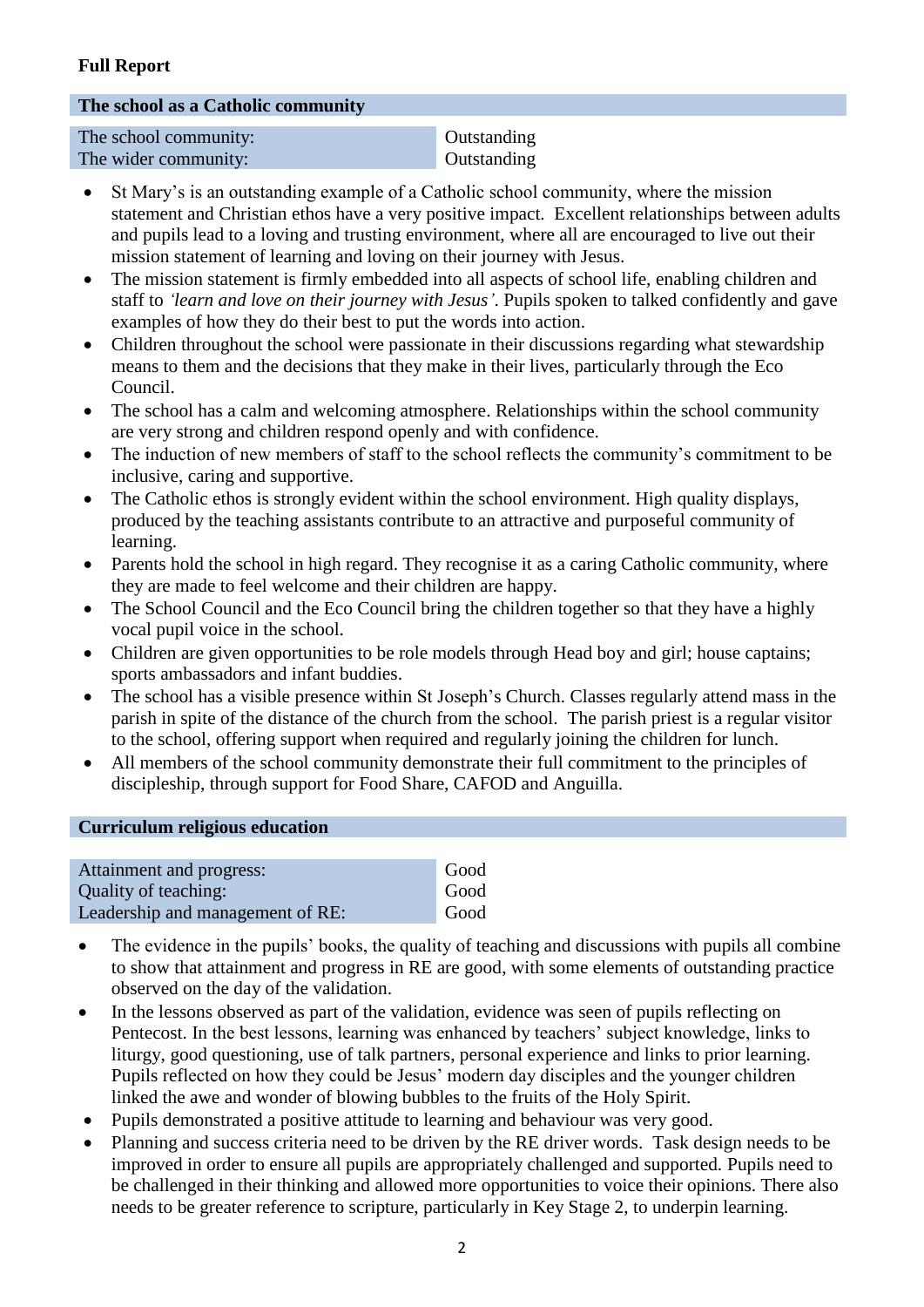- RE displays are of a high standard but need to be used more as working walls that include key questions, vocabulary and pupil responses.
- The RE leader, who is also the deputy headteacher, provides tireless and effective support for RE and as a result the subject has a high status within the school
- The headteacher and RE leader monitor the quality of teaching and learning in RE through lesson observations, book scrutinies and assessment data and as a result standards are good.
- The quality of the pupil feedback does not always identify next steps in the learning process.
- The RE governor working party provides good support in overseeing developments in the subject.

Outstanding **Outstanding** 

### **Spiritual and moral development**

| Spiritual development: |  |
|------------------------|--|
| Moral development:     |  |

- Prayer and worship are integral to the daily life of St. Mary's. The range of worship offered is extensive through masses, assemblies, class liturgies, use of the grotto area and reconciliation services.
- Children's attitudes to worship and spirituality are outstanding, which is evident during acts of worship. Year 1/2 children were able to meditate on the gospel of St John and engage with stillness and reverence.
- The use of prayer bags during Lent and Advent, foster strong home school links.
- Retreat days for years 2 and 6 are valued by the children, allowing them to deepen their relationship with God. The excellent support from the parish priest greatly enhances these opportunities.
- All members of the community are invited to join the school for liturgies and masses.
- The mission statement underpins the moral development of all pupils, with staff providing excellent role models for the children. As a result pupil behaviour at St Mary's is outstanding.
- Children are justifiably proud of their roles as Eco councillors, school councillors, house captains, sports ambassadors, infant buddies and head students.
- The celebration of achievement positively promotes pupil self-esteem and confidence. The children are rewarded for good behaviour and successes are celebrated in a variety of ways such as the celebration assembly and are not limited to academic achievement. The importance of stewardship within the school is recognised through the awarding of a weekly stewardship certificate
- Pupils are thoughtful and reflective, demonstrating the school's excellent provision for their spiritual, moral, social and cultural development. They describe their school as a place '*where we live sustainably. The adults listen to us, relate to us and help us to follow in Jesus' footsteps'.*

### **Leadership and management:** Outstanding

- The personal witness to the faith given by the headteacher and the deputy headteacher provides a strong vision and direction for the work of the school.
- The rigorous and effective approach to the monitoring and evaluation of all aspects of the life of the school enables the school to constantly challenge itself. There is an insistence on high standards in all aspects of learning.
- A highly skilled and dedicated governing body take a keen interest in the mission, development and progress of the school.
- Morale is very high and staff are committed to the mission, development and success of the school, which is made possible by the unfailing support of senior management and all leaders.
- All staff provide excellent role-models, resulting in outstanding behaviour and spiritual and moral development.
- The robust self-review process is reflective and shared with a range of stakeholders including a Governor Working party who both challenge and support.
- Good progress has been made on the issues identified for improvement in the last validation, particularly with the introduction of the RE working party who have a very clear understanding of the outcomes of the school's monitoring schedule in RE.